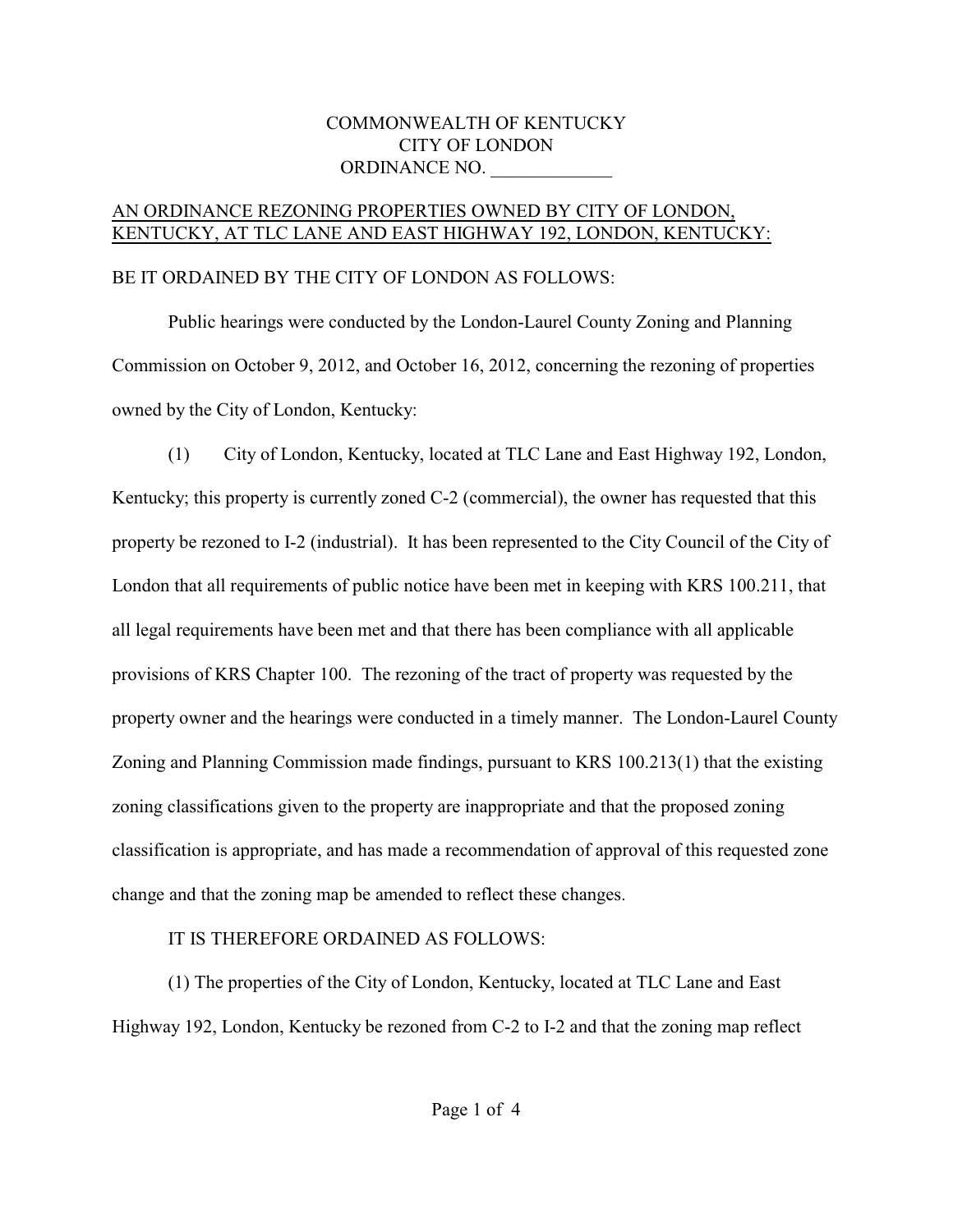these zone changes. Descriptions of the property are more particularly set out hereinbelow:

Lying and being in Laurel County, Kentucky, on the North side of State Route 192 Bypass, approximately 1/4 mile West of the intersection of State Route 80 & 192 and on the West side of State Route 80 at its intersection with TLC Lane and being more particularly described as follows:

Unless stated otherwise, any monument referred to herein as an "iron pin" is a set 5/8" rebar 18" in length, with a plastic cap stamped Turner PLS 2942. All bearings stated herein are referred to the record bearing along the North line of the City County Industrial Development Authority, Deed Book 457, Page 668 Exhibit "A" Tract 2 (N  $64^{\circ}$  27' 05" E).

BEGINNING at an iron pin set at the southwest corner of Parcel 1 and in the east right-of-way of the Louisville Nashville Railroad, Deed Book 32, Page 47, thence with the said right-of-way,  $S_{0.9^{\circ}}$ 44' 53" W a distance of 662.27' to an iron pin set in the north rightof-way of State Route 192 Bypass. Thence with said right-of-way  $N$  66 $^{\circ}$  05' 28" E a distance of 290.78' to an iron pin set. Thence N  $71^{\circ}$  49' 17" E a distance of 495.18' to an iron pin in the west line of Nelson Walden, Deed Book 87, Page 114. Thence leaving said right-of-way and with Walden line N  $21^{\circ}$  13' 41" W a distance of 540.43' to an iron pin in the south line of Parcel 1. Thence with south line of Parcel 1, S 73 $\degree$  56' 07" W a distance of 445.89' to the point of beginning, having an area of 337,831.24 square feet, 7.76 acres more or less.

Being the same property conveyed to City of London, Kentucky, from City-County Industrial Development Authority for London, Laurel County, Kentucky, by deed dated Septmber 24, 2002, and recorded September 24, 2002, in Deed Book 546, page 214, in the Laurel County Clerk's Office.

AND

Lying and being in the Corporate Limits of London, Laurel County, Kentucky (Lily U.S.G.S Quadrangle) on the waters of King's Branch and on the South side of TLC Lane approximately 1000' west of its intersection with State Route 80 (east) and being more particularly described as follows: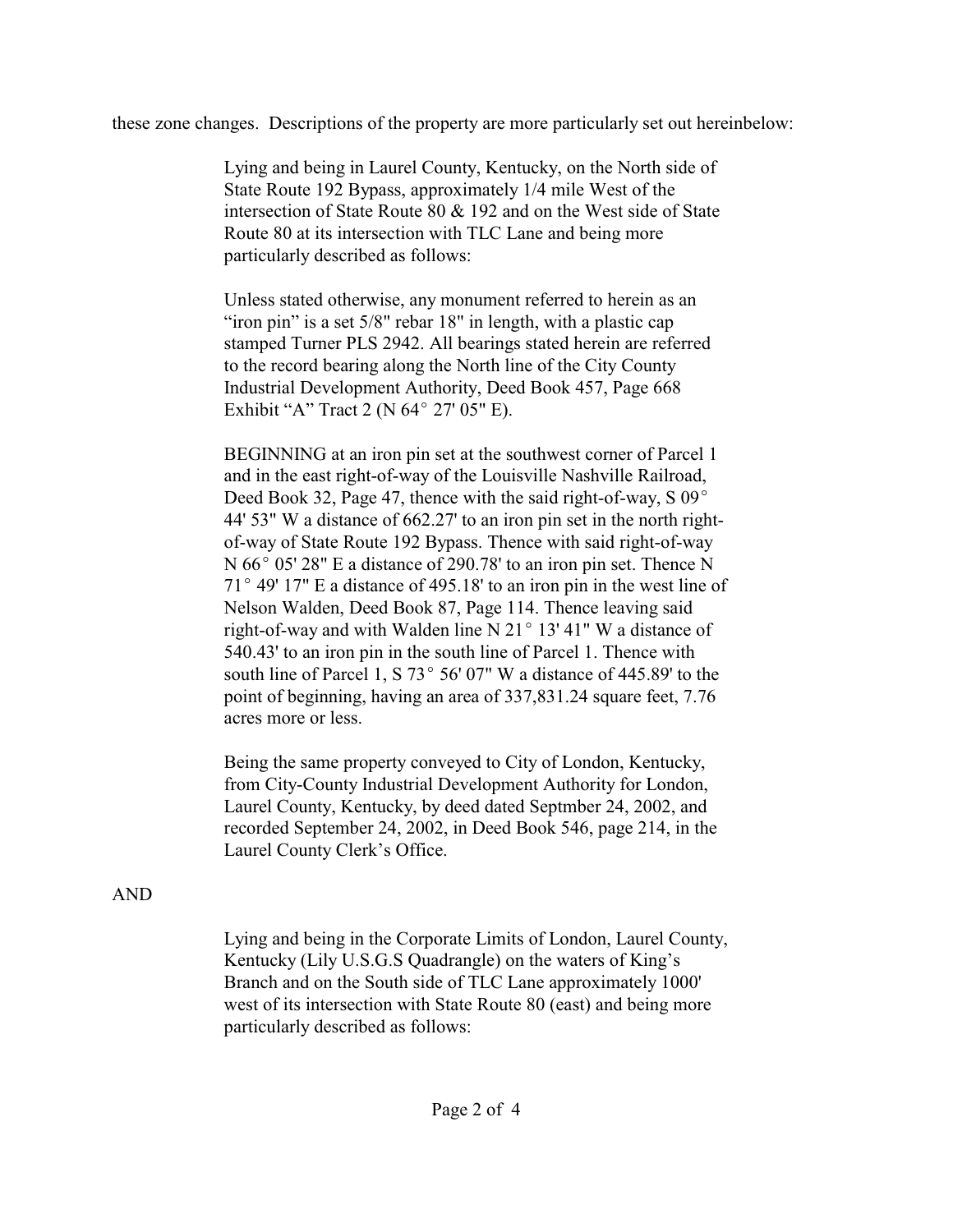Unless stated otherwise, any monument referred to herein as an "iron pin", is a set 5/8" rebar 18" in length with a yellow plastic cap stamped "HUBBARD PLS 3700". All bearings are referenced to the South line of the Laurel County Fire Department, Deed Book 519 Page 200 (Record Bearing N 64° 27' 05" E).

Beginning at an iron pin in a line common to the Louisville  $\&$ Nashville Railroad (now CSX) (Deed Book 32 Page 47) and along the south side of TLC Lane (Deed Book 589 Page 149, No Rightof-Way width Specified).

Thence leaving the Louisville & Nashville Railroad and severing the parent tract along the South side of TLC Lane N  $79^{\circ}$  33' 00" E a distance of 257.94' to a  $\frac{1}{2}$ " Conduit with Yellow Plastic Cap Stamped "PLS 2773" found approximately 46' from the centerline of TLC Lane and being a corner common to Nelson & Louise Walden Trust (Deed Book 568 Page 533).

Thence leaving TLC Lane and with Walden S  $21^{\circ}$  14' 13" E a distance of 314.27' to a 5/8" iron pin with Orange Plastic Cap Stamped "TURNER PLS 2942" found, the Northeast corner of the City of London (Deed Book 546 Page 214).

Thence leaving Walden and with the City of London S  $73^{\circ}$  56' 07" W a distance of 445.89' to a 5/8" iron pin with Orange Plastic Cap Stamped "TURNER PLS 2942" found, the Northwest Corner of the City of London and along the East Right-of-Way of the aforementioned Louisville & Nashville Railroad.

Thence leaving the City of London and with the east right-of-way of said railroad N 09 $^{\circ}$  44' 40" E a distance of 181.99' to a 5/8" iron pin with Orange Plastic Cap Stamped "TURNER PLS 2942" found.

Thence N 09 $^{\circ}$  00' 59" E a distance of 192.55' to the point of beginning, having an area of 115,000 Square Feet or 2.64 Acres more or less.

Being the same property conveyed to City-County Industrial Development Authority for London, Laurel County, Kentucky, by deed from Laurel County, Kentucky dated June 8, 2005, and recorded June 8, 2005, in Deed Book 589, page 640, in the Laurel County Clerk's Office.